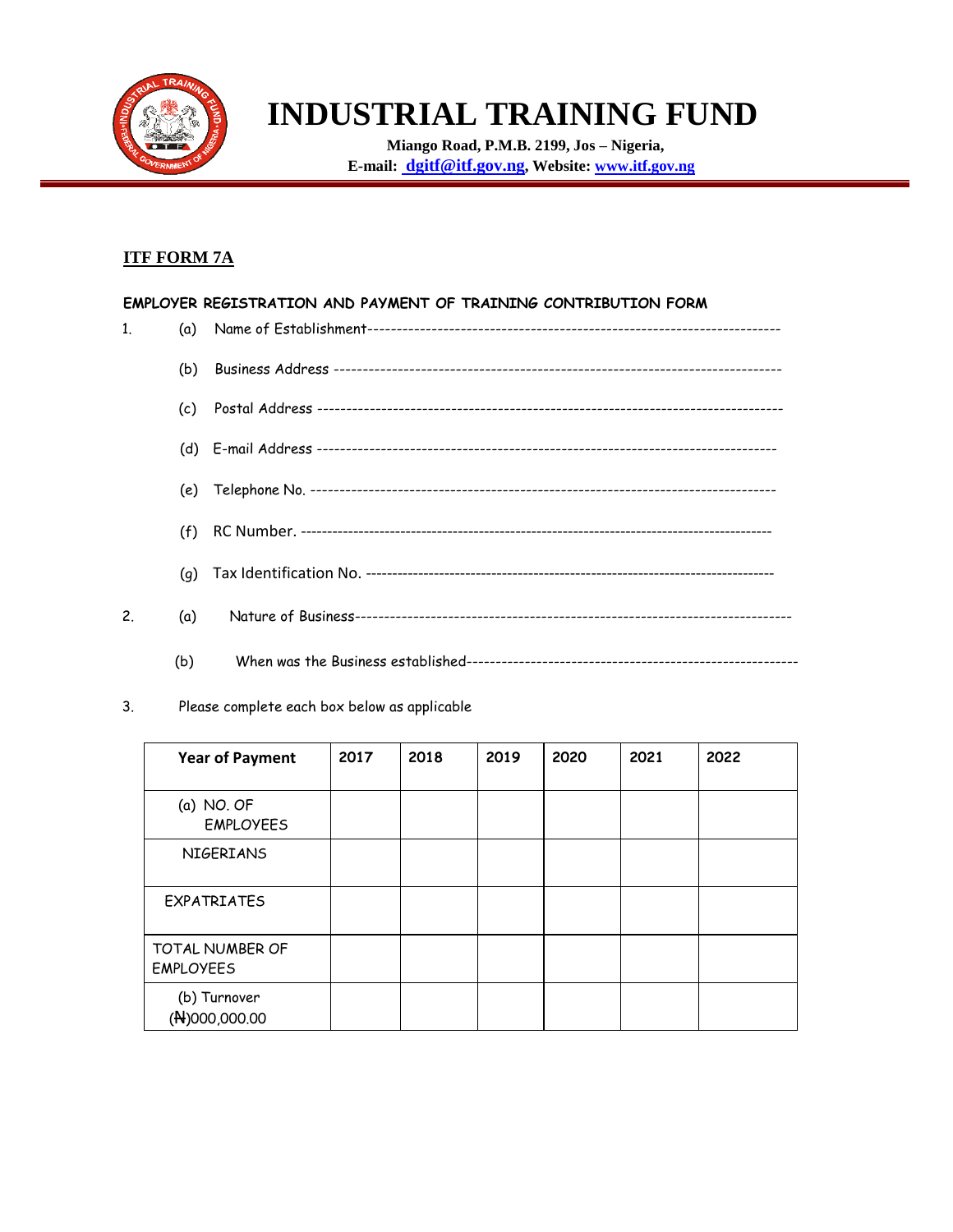| (4) |     | <b>TRAINING CONTRIBUTION FOR YEAR ENDED 31ST DECEMBER, 20</b> |
|-----|-----|---------------------------------------------------------------|
|     | (a) |                                                               |
|     | (b) |                                                               |
|     | (c) |                                                               |
|     | (d) |                                                               |
|     |     |                                                               |
|     |     |                                                               |
|     |     |                                                               |
|     | (e) |                                                               |
| (5) |     |                                                               |

If the return relates to more than one location, please state below the address of each location and the number of employees in each location as at  $31<sup>st</sup>$  December, ............. (*Please continue on a separate* sheet, if necessary).

Where payroll is not centralized, a separate return in respect of each branch or location should be rendered.

| <b>ADDRESS</b> | <b>NUMBER OF EMPLOYEES AS</b><br>AT 31 <sup>ST</sup> DECEMBER | <b>TOTAL PAYROLL N</b> |
|----------------|---------------------------------------------------------------|------------------------|
|                |                                                               |                        |
|                |                                                               |                        |
|                |                                                               |                        |

#### (6) **EMPLOYER'S GUIDE**

(a) This guide is to help you complete your returns accurately. (If you require further information, please write to the address on the covering letter quoting your ITF Employers Number).

(b) In completing the returns, note the following terms:

(i)"EMPLOYEES" means all persons, whether or not they are Nigerians, employed in any establishment in return for salary, wages or other consideration, and whether employed full-time or part-time, and includes employees who work for periods of not less than thirty days. These include: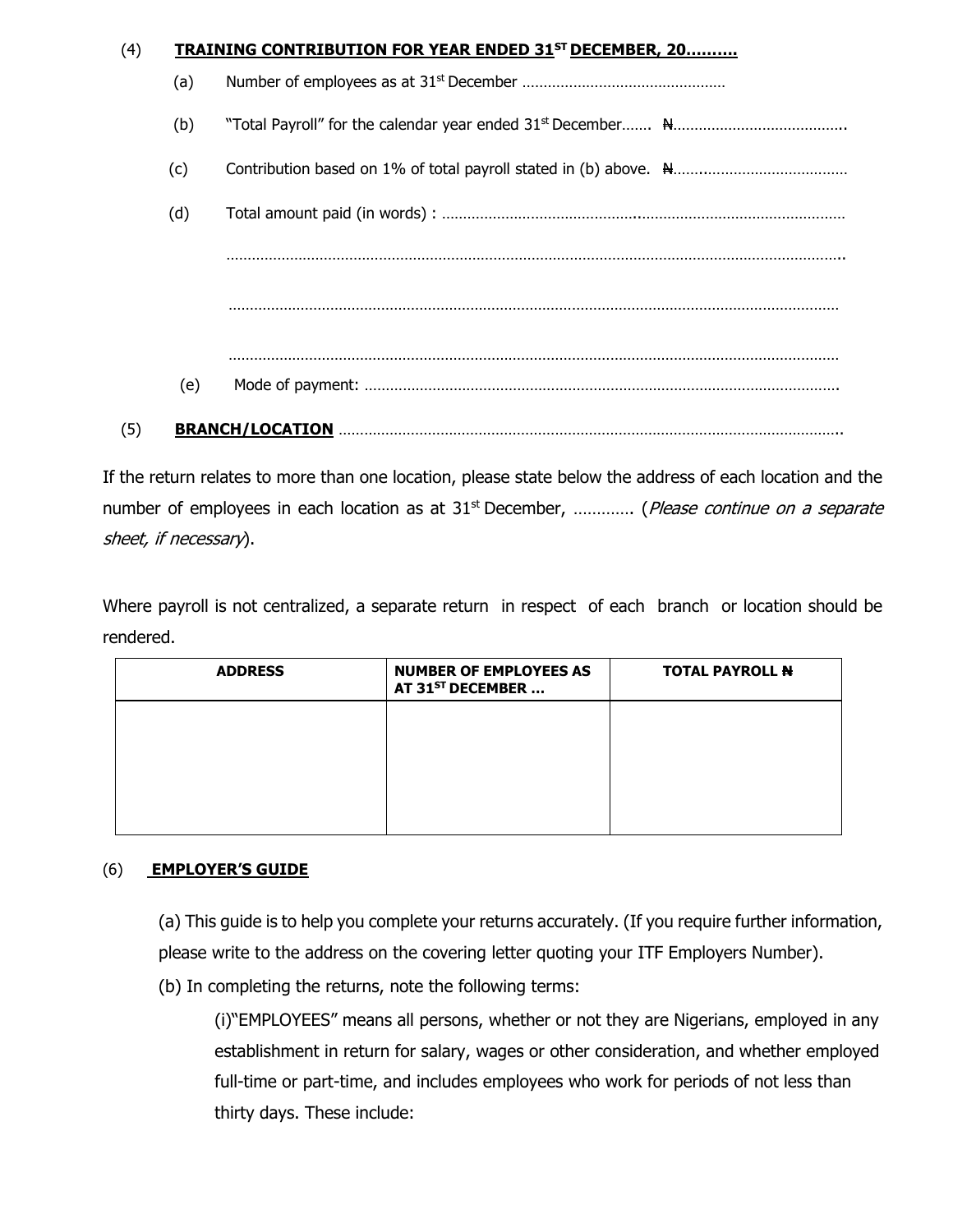- Managing Director and Chief Executive (whether full-time or part-time)
- Other Directors
- Domestic Staff
- Part-time Workers
- Casual/Temporary Workers
- Contract or Site Workers -
- Drivers, Mechanics etc.

(ii) **"PAYROLL"** means the sum total of all basic pay, allowances, and other entitlements payable within and outside Nigeria to any employee in an establishment, public or private.

#### **SUCH AS**

(a) Basic Salary (m) Domestic Staff Allowance (b) Overtime Pay (n) NSITF (Employer's Contribution Workmen Comp/Insurance) (c) Housing/Rent Allowance/Subsidy (o) Hazard Allowance (d) Furniture Allowance (p) Employee's Share of Profit (e) Holiday Allowance (q) Casual Workers' Wages (f) Transportation/Motor Vehicle Grant/Allowance (r) Out-Sourced Services (g) Redundancy/Terminal Salary/Wages (s)Tools/Uniform Allowance (h) Director's Fees, Emoluments & Remunerations (t) Pension and Gratuity (i) Bonuses (Including Christmas Bonus) (u) Utility Allowance (j) Commissions (v) Children Allowance (k) Acting/Sitting Allowance (w) Meal Subsidy/Welfare (l) Traveling & Passages Allowance (e.g Estacode) (x) Leave Allowance (y) Entertainment Allowance

(z) Other Benefits (enjoyed by staff)

## (7) **DECLARATION**

I, ……………………………………………………, declare that to the best of my knowledge and belief, the particulars given in this return are complete and correct in accordance with our records and books of accounts.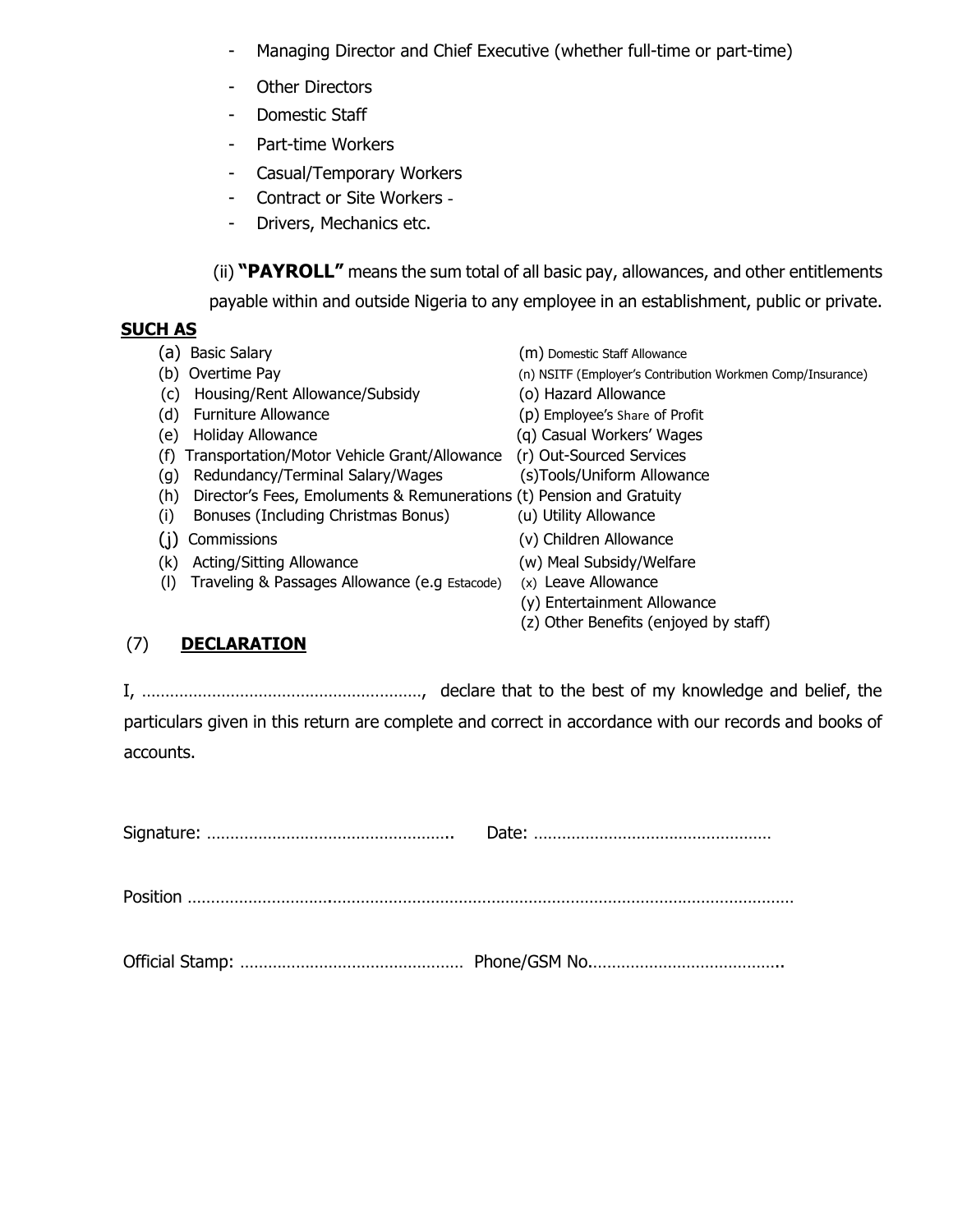## **FALSE STATEMENTS CAN RESULT IN PROSECUTION:**

(*This declaration must be made by either a DIRECTOR, GENERAL MANAGER, COMPANY SECRETARY, COMPANY ACCOUNTANT OR TRAINING/HUMAN RESOURCE MANAGER*).

**NOTE:** All payments must be made to the **INDUSTRIAL TRAINING FUND** (written in full, abbreviations are not allowed) and evidence of payment forwarded to:

### **The Director-General**

### **Industrial Training Fund**

**(PLEASE INSERT THE APPROPRIATE AREA OFFICE ADDRESS AND E-MAIL)**